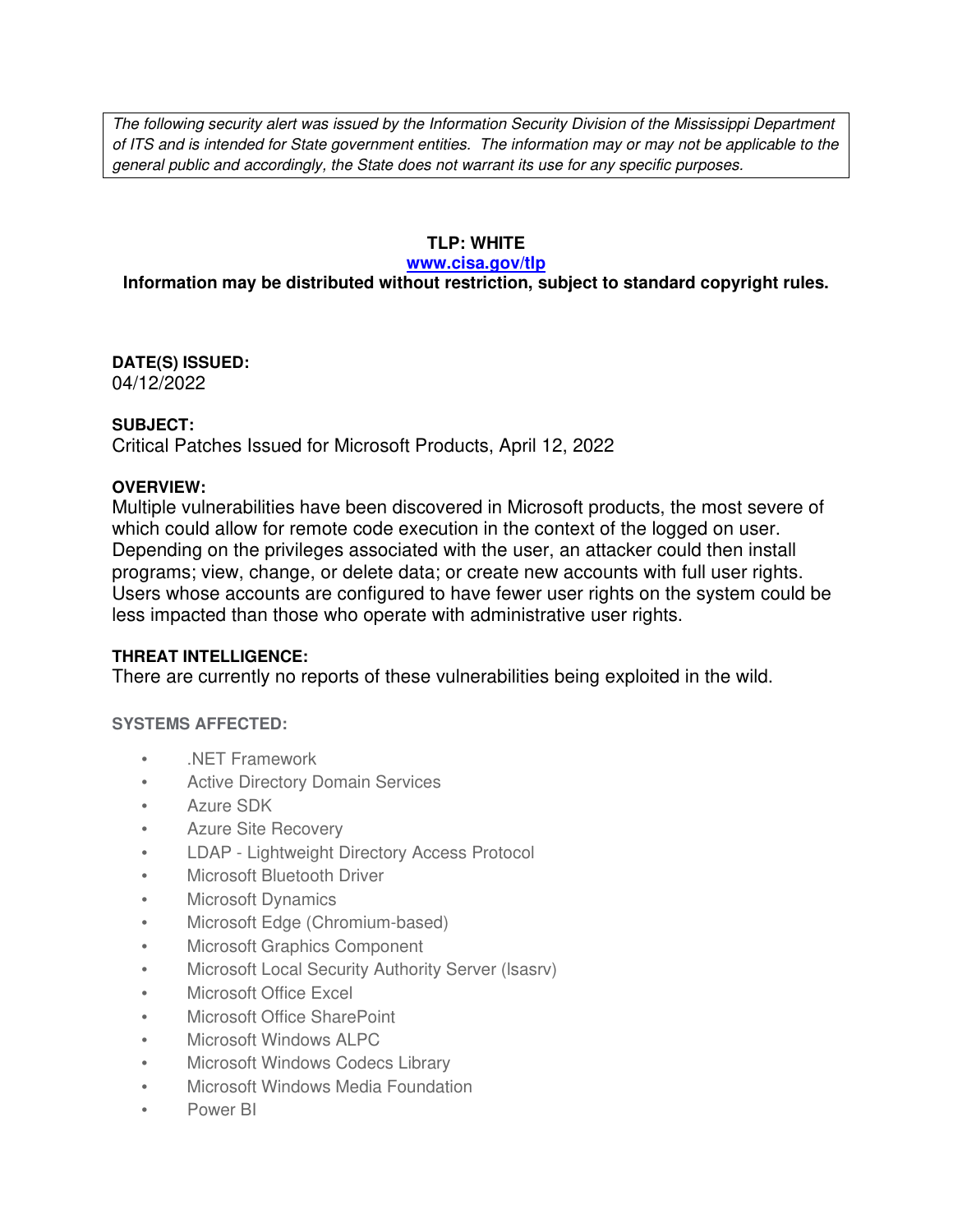- Role: DNS Server
- Role: Windows Hyper-V
- Skype for Business
- Visual Studio
- Visual Studio Code
- Windows Ancillary Function Driver for WinSock
- Windows App Store
- Windows AppX Package Manager
- Windows Cluster Client Failover
- Windows Cluster Shared Volume (CSV)
- Windows Common Log File System Driver
- Windows Defender
- Windows DWM Core Library
- Windows Endpoint Configuration Manager
- Windows Fax Compose Form
- Windows Feedback Hub
- Windows File Explorer
- Windows File Server
- Windows Installer
- Windows iSCSI Target Service
- Windows Kerberos
- Windows Kernel
- Windows Local Security Authority Subsystem Service
- Windows Media
- Windows Network File System
- Windows PowerShell
- Windows Print Spooler Components
- Windows RDP
- Windows Remote Procedure Call Runtime
- Windows schannel
- Windows SMB
- Windows Telephony Server
- Windows Upgrade Assistant
- Windows User Profile Service
- Windows Win32K
- Windows Work Folder Service
- YARP reverse proxy

## **RISK:**

**Government:**

• Large and medium government entities: **High**